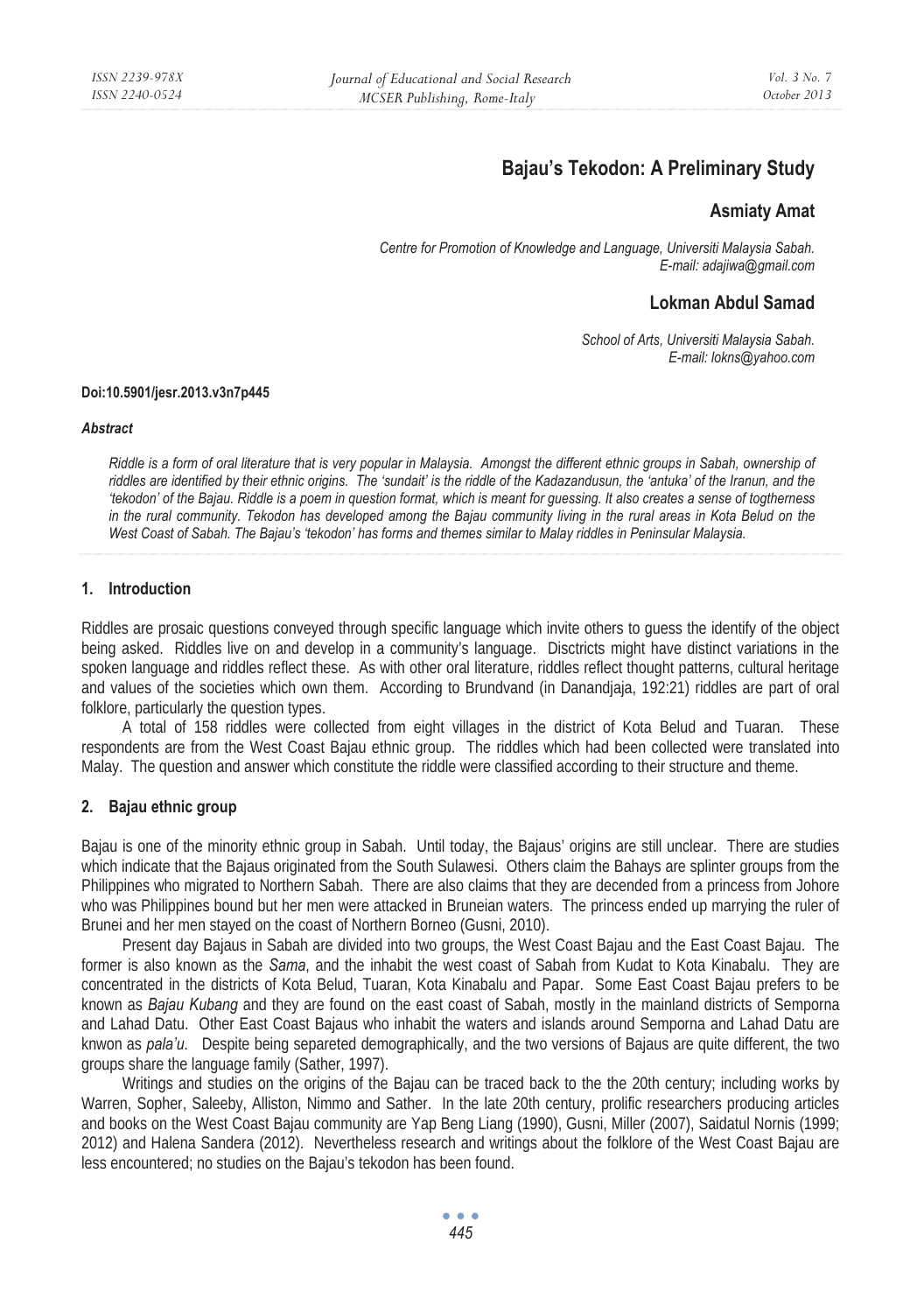### **3. Bajau riddles**

The Bajaus, like other ethnic groups, have their rich culture and oral literature. The Bajaus have the *kalang sama'* or Bajau pantun, which are often sung during festivities like weddings and *barunsai*. Other than *isun-isun*, the Bajau riddles known as tekodon has been rarely studied. This could possibly be due to riddles now being rarely used as a tool to test the cognitive abilities of members of the community. Very few people could remember Bajau riddles. In the past, riddles had been used to past time, particularly amongst Bajaus who lived in the interiors and had minimal facilities for entertainment. Riddles therefore provided pleasure to the speaker and the people around him. It had the ability to create rapport and familiarity. They also used riddles to create humorous atmosphere and to test each others' cognitive prowess.

### **4. The structure of riddles**

Based on riddles' content, riddles have structure (Sukatman, 2009), Sukatman classifed riddles into (1) metaphoric riddles, (2) pornographic riddles, (3) acronomic riddles, and 4 *kecohan* riddles. Sukatman also divided riddles according to their theme: (1) humour based on plants, (2) humour based on unique animals, (3) pornographic humour, (4) humour based on teasers or its lack of logic, and (5) humour based on unique objects. According to Inon Shaharuddin (1976), riddles' structure is achieved by way of hints *(pembayang*) and answers. Inon Shaharuddin studied Malay riddles, which he divided by hints and number of words. Lokman Abdul Samad (2004) studied the riddles of the Kadazandusun, known as *Sundait*. He classified the *sundait* by their theme and form, e.g., themes based on flora, fauna or home appliances, and themes of a sexual nature.

### **5. The structure of the Bajau tekodon**

Based on structuring work done by Sukatman, Inon Shaharuddin and Lokman Abdul Samad, the strucutre of the tekodon can by divided into its hint and answer. Then its answer can be classified by theme, as done on the Kadazandusun's sundait by Lokman Abdul Samad. The identified structure of the Bajau tekodon is given below.

### *5.1 Metaphoric riddles*

Based on its semantic structures, metaphoric riddles can be further divided into three types, namely plant – animal metaphor, object – human metaphor, and plant – human metaphor. These riddles use metaphoric questions or comparison of one essence to another to create unique and symbolic situations. The symbols describe or represent the object being hinted for listeners to guess. Examples of plant – animal metaphors are given below:

## *5.1.1 Plant – animal metaphor (personification)*

The hints in these riddles use animals as metaphors with human personification.

| (i)              |                                             |
|------------------|---------------------------------------------|
| (in Bajau):      |                                             |
| Riddle:          | Tanduk kerabau diom tana'.                  |
| Answer:          | Besinah kayu.                               |
| $(in$ Malay $):$ |                                             |
| Riddle:          | Tanduk kerbau dalam tanah.                  |
| Answer:          | Ubi kayu.                                   |
| (in English):    |                                             |
| Riddle:          | Buffalo horns in the ground.                |
| Answer:          | Cassava.                                    |
| (ii)             |                                             |
| (in Bajau):      |                                             |
| Riddle:          | Sisik ni sisik naga, jambul ni jambul kuda. |
| Answer:          | Peranggi.                                   |
| $(in$ Malay $):$ |                                             |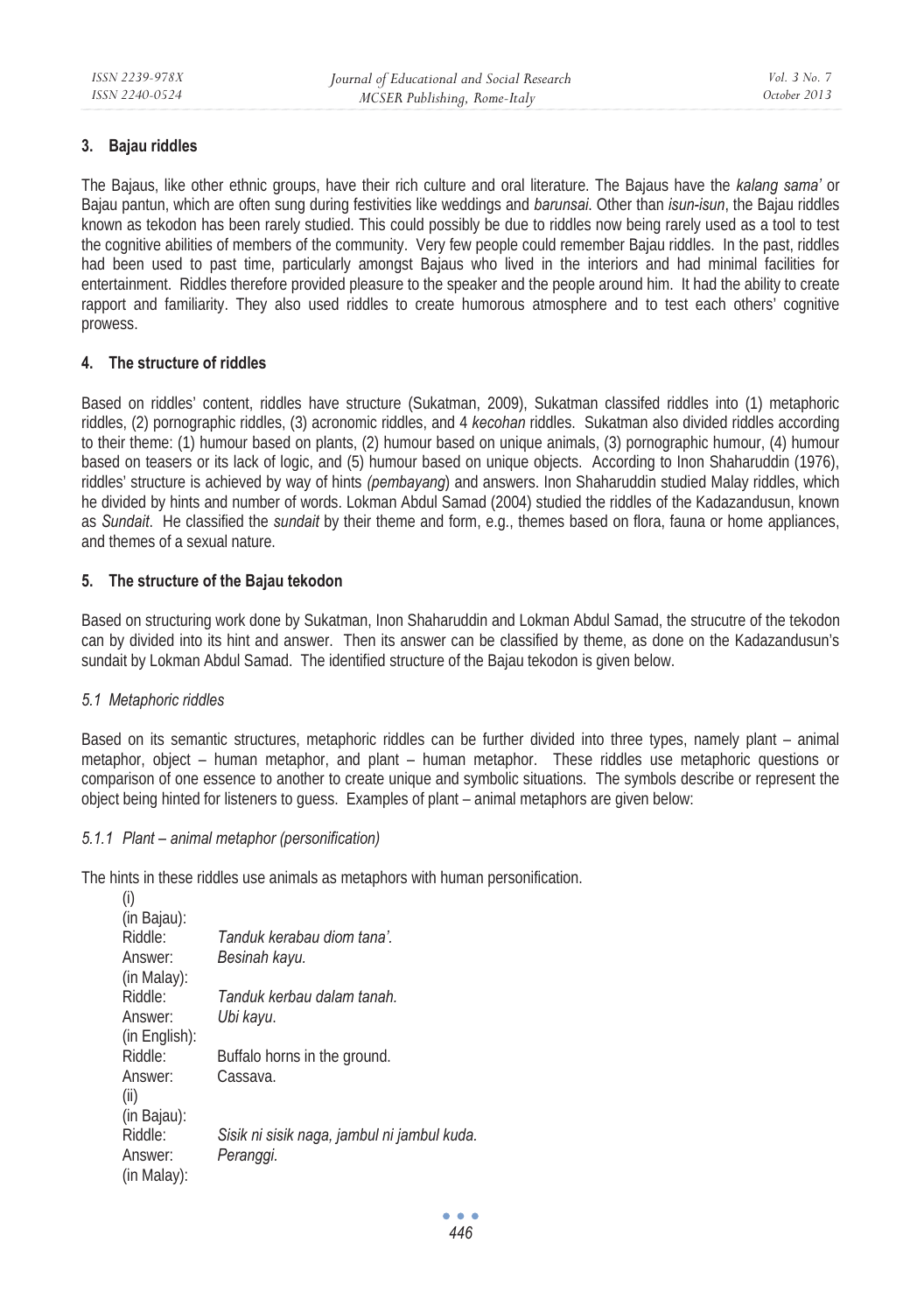Riddle: *Sisiknya sisik naga, jambulnya jambul kuda.*  Answer: *Nanas.*  (in English): Riddle: Its scales are of a dragon, its tuft are of a horse. Answer: Pineapple.

These riddles are arranged using direct comparative association (metaphor), i.e., comparing the buffalo's horns to cassava, and scales and tuft to pineapple. The pairs of metaphors associate physical characteristics of animals to plants with almost similar physical appearance.

#### *5.1.2 Plant – human metaphor (personification)*

The hints in these riddles use plants as metaphors with human personification.  $\left| \right\rangle$ 

| w             |                                              |
|---------------|----------------------------------------------|
| (in Bajau):   |                                              |
| Riddle:       | Amun dikik makai badu, amun oyo nantang.     |
| Answer:       | Ponn bok.                                    |
| (in Malay):   |                                              |
| Riddle:       | Bila kecil pakai baju, bila besar telanjang. |
| Answer:       | Pokok buluh.                                 |
| (in English): |                                              |
| Riddle:       | Wears clothes when young, naked when adult.  |
| Answer:       | Bamboo.                                      |
|               |                                              |

#### *5.1.3 Object – animal metaphor (personification)*

The hints in these riddles use objects as metaphors with animal personification.

| (i)<br>(in Bajau):          |                                                 |
|-----------------------------|-------------------------------------------------|
| Riddle:                     | Amun tiyo jadi motor, amun sikot jadi doktor.   |
| Answer:<br>(in Malay):      | Namuk.                                          |
| Riddle:                     | Bila jauh jadi motor, bila dekat jadi doktor.   |
| Answer:                     | Nyamuk.                                         |
| (in English):<br>Riddle:    | When far it's a motor, when near it's a doctor. |
| Answer:                     | Mosquito.                                       |
| (ii)                        |                                                 |
| (in Bajau):                 |                                                 |
| Riddle:                     | Papan ta' dia', ungut enjata'                   |
| Answer:<br>$(in$ Malay $):$ | Kuro-kuro.                                      |
| Riddle:                     | Papan di bawah, tempurung di atas.              |
| Answer:                     | Kura-kura.                                      |
| (in English):               |                                                 |
| Riddle:                     | Board underneath, shell above.                  |
| Answer:                     | Tortoise.                                       |

### *5.1.4 Human – object metaphor*

The hints in these riddles use human beings as metaphors to give life to objects.

| (i)         |                                                |
|-------------|------------------------------------------------|
| (in Bajau): |                                                |
| Riddle:     | Penesoan betong nei, baru senengak kelong nei? |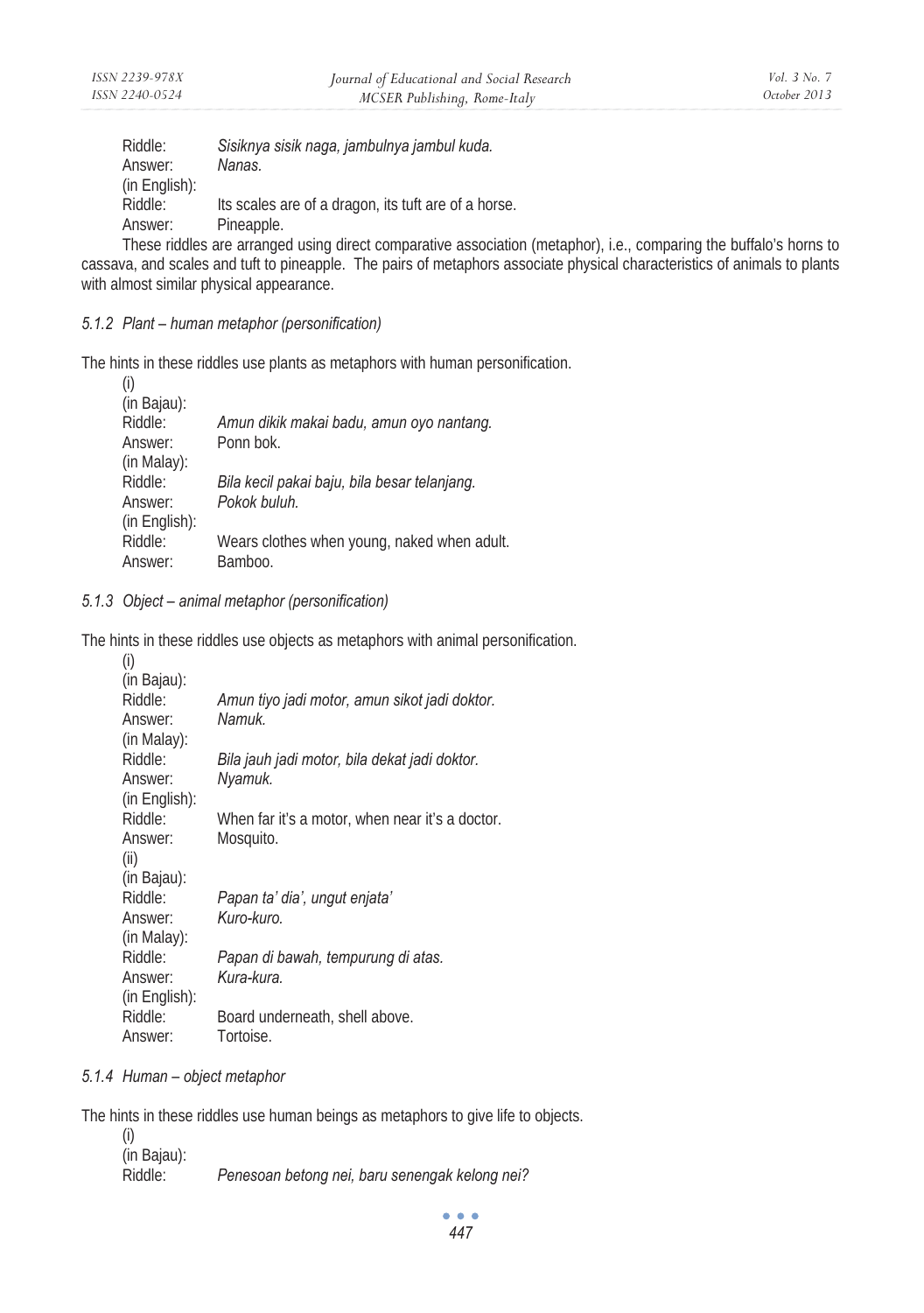| Answer:<br>(in Malay):   | Karung.                                                     |
|--------------------------|-------------------------------------------------------------|
| Riddle:                  | Dikenyangkan perutnya, barulah diikat lehernya?             |
| Answer:<br>(in English): | Guni.                                                       |
| Riddle:                  | Fill up its stomach, then tie its neck?                     |
| Answer:                  | Sack.                                                       |
| (ii)<br>(in Bajau):      |                                                             |
| Riddle:                  | Lo ensedi, songom engtengak.                                |
| Answer:                  | Pelita.                                                     |
| (in Malay):<br>Riddle:   |                                                             |
| Answer:                  | Siang ke tepi, malam ke tengah.<br>Pelita.                  |
| (in English):            |                                                             |
| Riddle:                  | To the side during the day, to the centre during the night. |
| Answer:<br>(iii)         | Lamp.                                                       |
| (in Bajau):              |                                                             |
| Riddle:                  | Songom so, lau lengantuh.                                   |
| Answer:                  | Kelambu.                                                    |
| (in Malay):<br>Riddle:   | Malam kenyang, siang lapar.                                 |
| Answer:                  | Kelambu.                                                    |
| (in English):            |                                                             |
| Riddle:                  | Full at night, hungry during the day.                       |
| Answer:                  | Mosquito netting.                                           |

Riddles which use human feelings as metaphors show objects being given human characteristics. For example, the sack which has its neck tied and its stomach filled up, and the mosquito netting which is portrayed as full at night and hungry during the day for not having eaten. All the riddles in this category show how plants, animals and objects were given human traits.

### *5.2 Riddles with lines of hints and words.*

This type of riddles have their structure determined by the number of words in one line. The answers given could be in one or two words. In the case of Bajau tekodon, there can be found hints arranged into four lines akin to the Malay riddle pantun.

#### *5.2.1 One line hint and one word answer.*

This form is the most numerous of all forms of collected tekodon. Each line is simple and has two descriptive elements comprising of eight to twelve syllables.

| (i)           |                           |
|---------------|---------------------------|
| (in Bajau):   |                           |
| Riddle:       | Kuro-kuro menaik dinding. |
| Answer:       | Kuali.                    |
| (in Malay):   |                           |
| Riddle:       | Kura-kura panjat dinding. |
| Answer:       | Kuali.                    |
| (in English): |                           |
| Riddle:       | Tortoise climbing wall.   |
| Answer:       | Wok.                      |
|               |                           |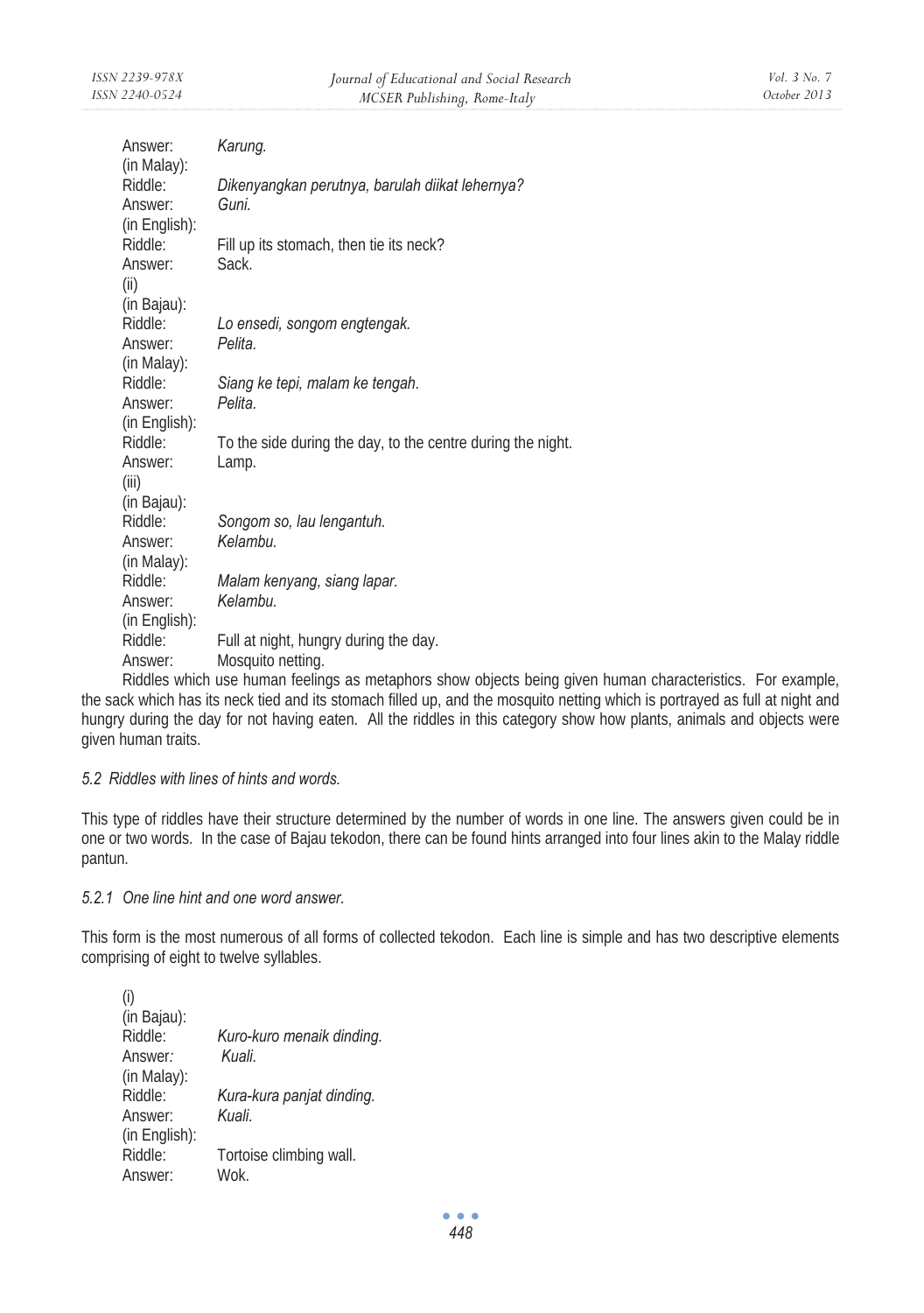(ii)

| Batu ae ben lubang. |
|---------------------|
| Lesungan            |
|                     |
| Batu ada lubang.    |
| Lesung batu.        |
|                     |
| Stone with a hole.  |
| Stone mortar.       |
|                     |

*5.2.2 Two line hint and one word answer.* 

There are several tekodons with two lines of hint. Such tekodons strive to give more descriptive elements and more clarity for the listeners to guess the answer.

| (i)<br>(in Bajau):       |                                     |
|--------------------------|-------------------------------------|
| Riddle:                  | Tenekon ponsot ni,<br>poyo moto ni. |
| Answer:                  | Selait.                             |
| (in Malay):<br>Riddle:   | Ditekan pusatnya,                   |
|                          | besar matanya.                      |
| Answer:<br>(in English): | Lampu picit.                        |
| Riddle:                  | Press it centre,                    |
|                          | its eyes widen.                     |
| Answer:                  | Torch light.                        |
|                          |                                     |
| (ii)<br>(in Bajau):      |                                     |
| Riddle:                  | Amun yo penakai teniman,            |
|                          | amun nia penakai tenagu.            |
| Answer:<br>(in Malay):   | Jala.                               |
| Riddle:                  | Kalau diguna kita buang,            |
|                          | Kalau tidak diguna kita simpan.     |
| Answer:<br>(in English): | Jala.                               |
| Riddle:                  | We cast it when we use.             |
|                          | We keep it if we do not use.        |
| Answer:                  | Net (fishing).                      |

### *5.2.3 Three line hint and one answer.*

Despite these riddles have three lines, the words are short and the answers point to one object.

| (i)         |                     |
|-------------|---------------------|
| (in Bajau): |                     |
| Riddle:     | Ponni pon kayu,     |
|             | gamut ni buai.      |
|             | buak ni buak sukak. |
| Answer:     | Senduk.             |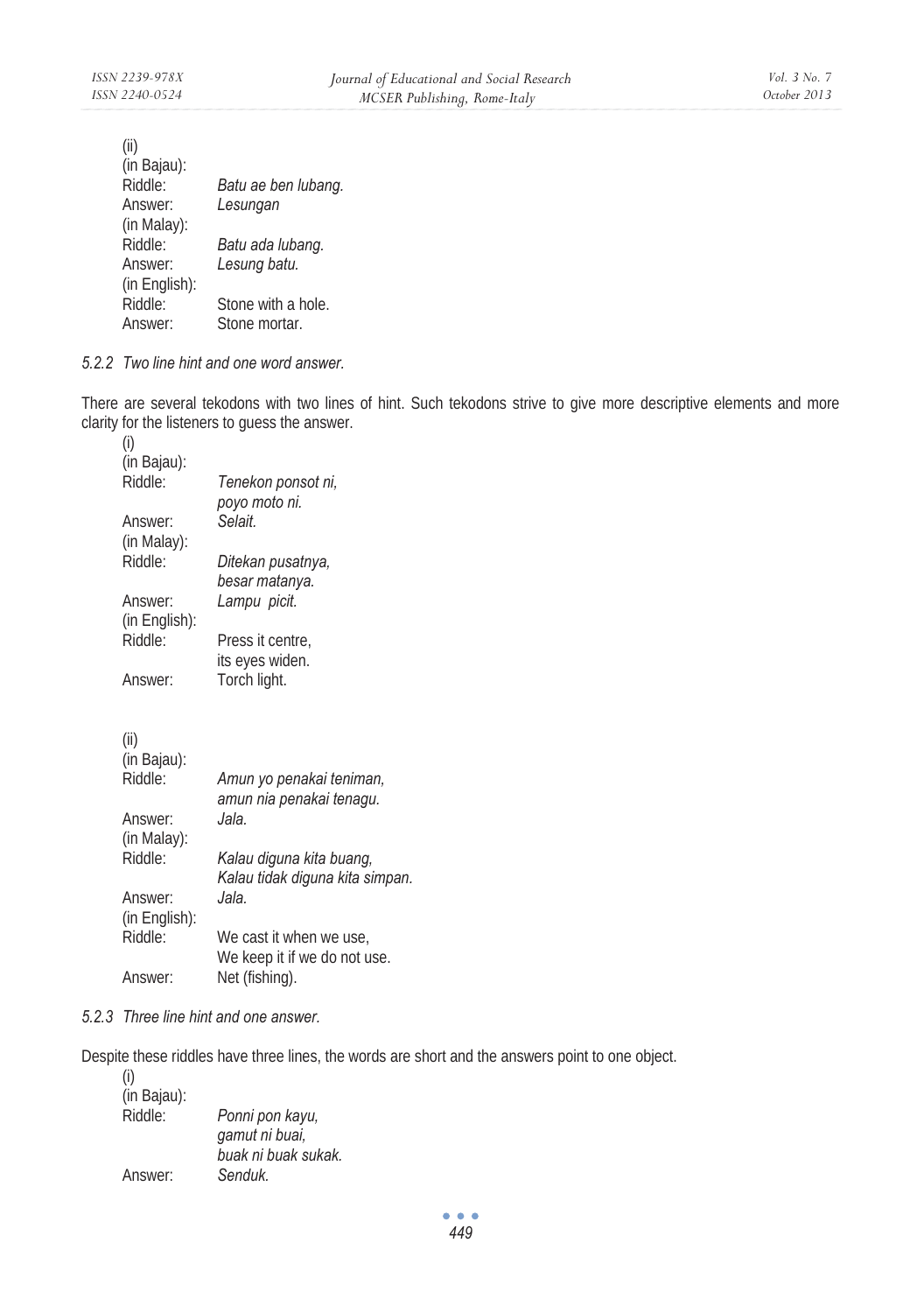| (in Malay):   |                                                              |
|---------------|--------------------------------------------------------------|
| Riddle:       | Batangnya batang kayu,<br>akarnya rotan.<br>mulutnya kelapa. |
| Answer:       | <b>Senduk</b>                                                |
| (in English): |                                                              |
| Riddle:       | The stem is wood,                                            |
|               | the root is rattan.                                          |
|               | the mouth is coconut.                                        |
| Answer:       | Ladle (the type commonly used by the Bajaus).                |

#### *5.2.4 Four lines and pantun-like.*

Like the Bajau *kalang* which is similar to the Malay pantun, Bajau riddles which are pantun-like either have two lines or four lines. Some examples are given below.

| (i)           |                                                                                                                                                  |
|---------------|--------------------------------------------------------------------------------------------------------------------------------------------------|
| (in Bajau):   |                                                                                                                                                  |
| Riddle:       | Abang lumaan ta songom tarang,<br>Besomo-somo dayang puteri,<br>Anak ini ramai eyang ni dendangan,<br>Bila genisil pengen api.                   |
| Answer:       | Pendidit kayu.                                                                                                                                   |
| (in Malay):   |                                                                                                                                                  |
| Riddle:       | Abang berjalan di malam terang,<br>Bersama-sama dayang puteri,<br>Anaknya ramai ibu seorang,<br>Bila bergesel, berapi-api.                       |
| Answer:       | Mancis kayu.                                                                                                                                     |
| (in English): |                                                                                                                                                  |
| Riddle:       | Man walks in the bright night,<br>Together with the princess' maid,<br>One mother with many children,<br>When there is friction, they are fiery. |
| Answer:       | Wooden match sticks.                                                                                                                             |

#### *5.3 Teasers and illogical riddles.*

These riddles are statements or questions which are mere teasers to disrupt logic. Answers to this type of riddles could be just about anything as long as they are connected to the riddles. These type of riddles can be further divided into several forms, i.e., (a) play on logic, (b) play on sounds of language, (c) illogical riddles, (d) play on language, and (e) rationalisation of answers. However in Bajau riddles, there are only play on logic and rationalisation of answers types.

#### *5.3.1 Rationalisation of answer riddles*

These riddles show that the answers to the riddles do not make sense, and are not definitive, but rationally they are acceptable. The sought after answers are answers which do not make sense at all but have their own rational. What is sought is a silly answer to humour the people. Examples of such riddles are given below.

| (i)         |                                          |
|-------------|------------------------------------------|
| (in Bajau): |                                          |
| Riddle:     | Iko-iko ding, ding yan yang sedin?       |
| Answer:     | Ding haruan.                             |
| (in Malay): |                                          |
| Riddle:     | Banyak-banyak ikan, ikan apa yang sedih? |

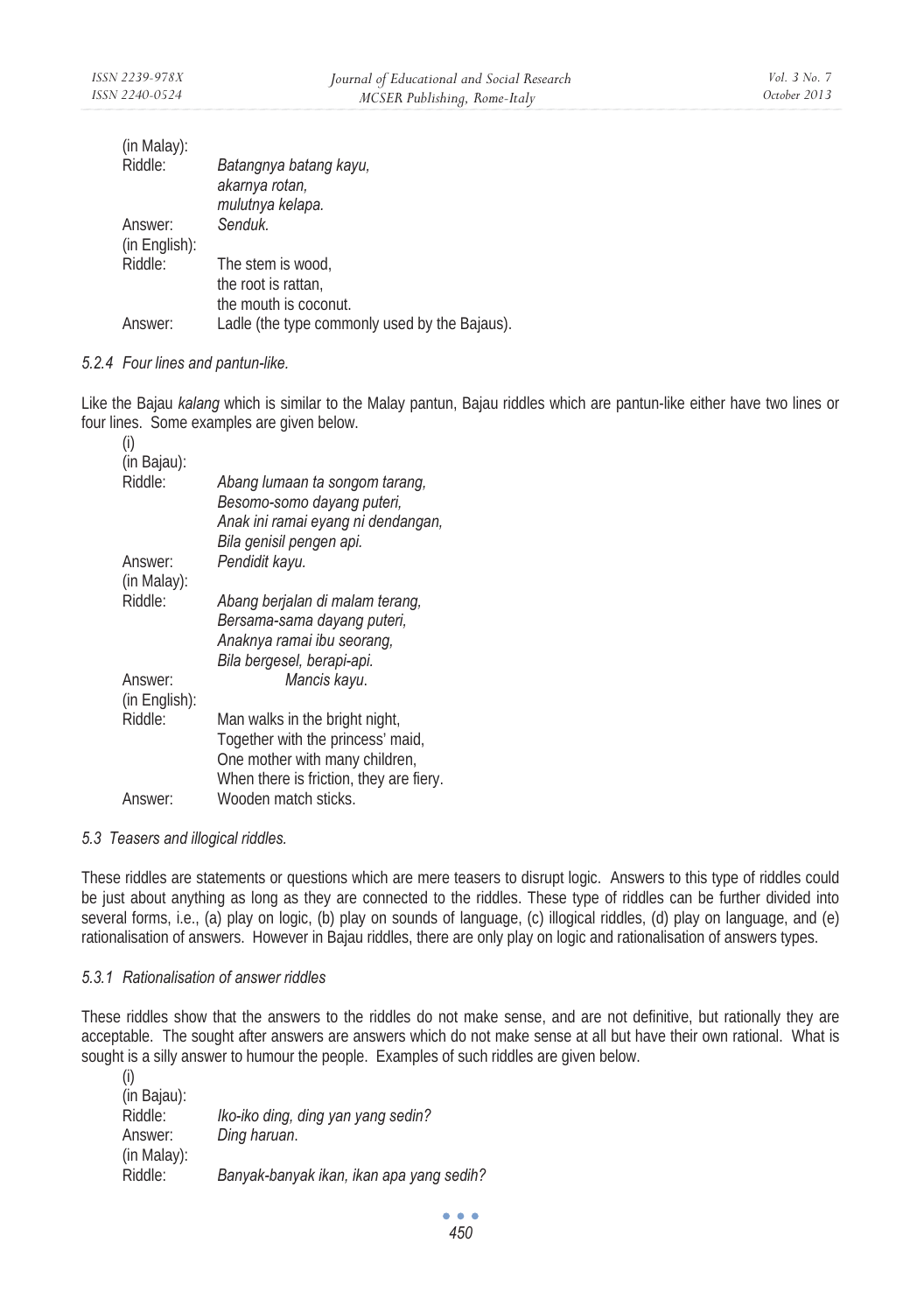| Answer:<br>(in English): | Ikan haruan.                                                   |
|--------------------------|----------------------------------------------------------------|
| Riddle:                  | Of all fish, which fish is sad?                                |
| Answer:                  | Haruan fish (Channa striata).                                  |
|                          | (The root word <i>haru</i> in Malay means overwhelmed, moved). |
| (ii)                     |                                                                |
| (in Bajau):              |                                                                |
| Riddle:                  | Iko-iko bungo, bungo yan paling langa?                         |
| Answer:                  | Bungo moto lau.                                                |
| (in Malay):              |                                                                |
| Riddle:                  | Banyak-banyak bunga, bunga apa yang paling tinggi?             |
| Answer:                  | Bunga matahari.                                                |
| $(in$ English $):$       |                                                                |
| Riddle:                  | Of all flowers, which flower is the highest?                   |
| Answer:                  | Sunflower.                                                     |
|                          |                                                                |

These riddles show as long as the question and answers have a connection, they are considered rational; the important element being they appear humourous to listeners.

#### *5.3.2 Play on logic riddles.*

These are riddles which are answered according to logic acceptable to the person offering the answers. Sometimes the answers have no connection to the question but they make sense. Often answers for these riddles are also humourous. Several examples are given below.  $\langle i \rangle$ 

| W<br>(in Bajau):       |                                                                                                                               |
|------------------------|-------------------------------------------------------------------------------------------------------------------------------|
| Riddle:                | Un duangan seq, dendangan pesuut lekat Kudat, dangan lagi pesuut lekat Sipitang. Minggo gai<br>setemu.                        |
| Answer:                | <b>Bukit Padang.</b>                                                                                                          |
| (in Malay):            |                                                                                                                               |
| Riddle:                | Ada dua orang sahabat, seorang berundur dari Kudat, seorang lagi berundur dari Sipitang. Di<br>manakah mereka akan bertemu?   |
| Answer:                | <b>Bukit Padang.</b>                                                                                                          |
| (in English):          |                                                                                                                               |
| Riddle:                | There are two friends, one walked backwards from Kudat, the other walked backwards from<br>Sipitang. Where will they meet up? |
| Answer:                | Bukit Padang.                                                                                                                 |
| (ii)                   | (Note: In Sabah, Bukit Padang is synonymous with the mental hospital located in that area.)                                   |
| (in Bajau):            |                                                                                                                               |
| Riddle:                | Yan sebab suka' labu'?                                                                                                        |
| Answer:<br>(in Malay): | Sebab eyo ta'jata'.                                                                                                           |
| Riddle:                | Apa sebab kelapa jatuh?                                                                                                       |
| Answer:                | Sebab ia di atas.                                                                                                             |
| (in English):          |                                                                                                                               |
| Riddle:                | Why does the coconut fall?                                                                                                    |
| Answer:<br>(iii)       | Because it is above.                                                                                                          |
| (in Bajau):            |                                                                                                                               |
| Riddle:                | Amun dikau tandan soka labu diom soang, dangai yang pelantung?                                                                |
| Answer:<br>(in Malay): | Debagi.                                                                                                                       |
| Riddle:                | Kalau satu tandan kelapa jatuh dalam sungai, berapa yang timbul?                                                              |
|                        |                                                                                                                               |

 $\bullet$   $\bullet$   $\bullet$ *451*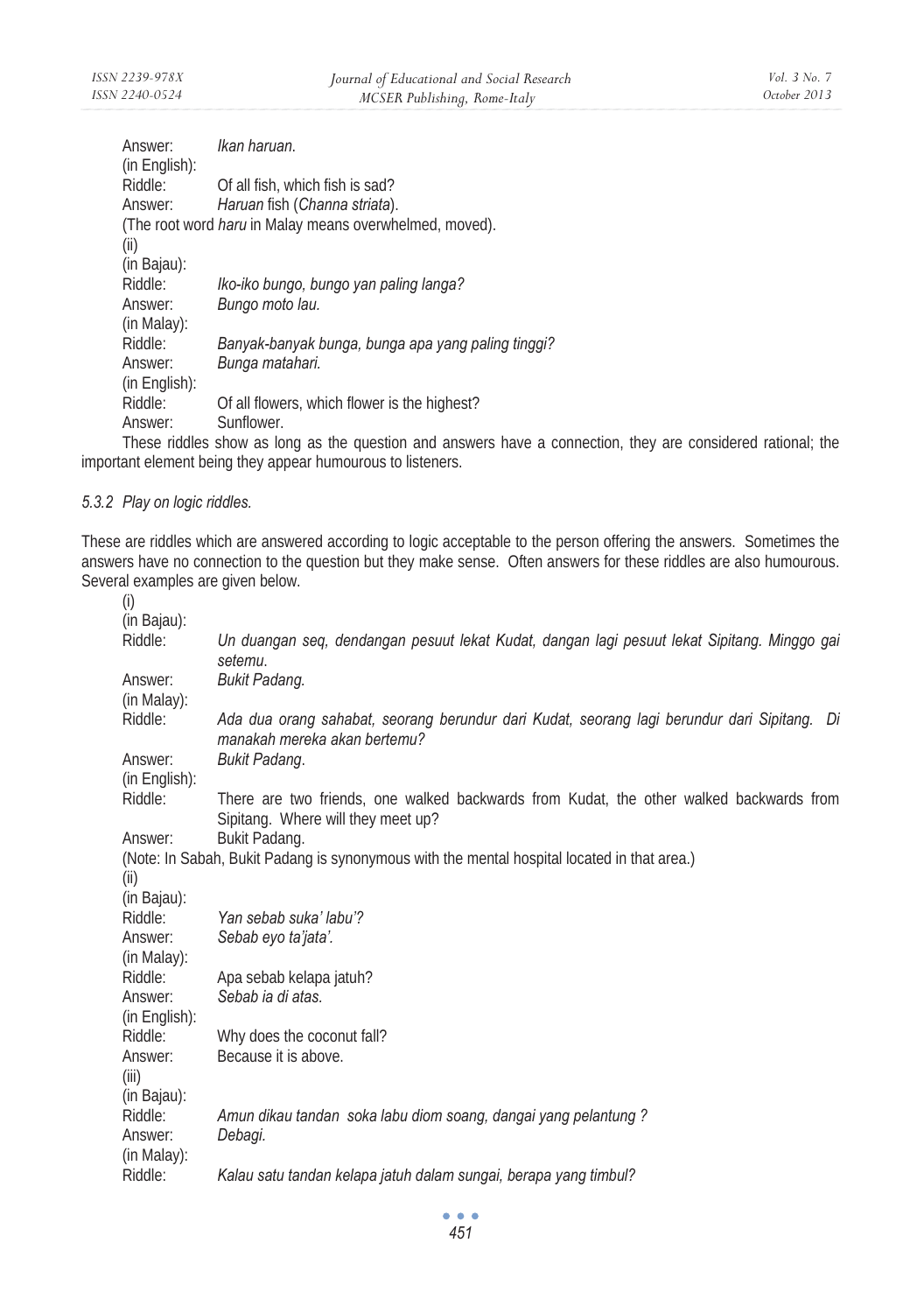Answer: *Separuh.* 

(in English): Riddle: If a bunch of coconut falls into the river, how many will surface? Answer: Half.

All Bajau riddles demonstrate a simple and free structure. Metaphors can be found in Bajau riddles, like Sukatman reported metaphors in Javanese riddles. Language used is simple and generally cannot be described as 'refined' because these riddles were coined by simple village communities. Despite the presence of hints in the Bajau pantun riddles, they are not as refined as the hints encountered in the Malay pantun riddles.

### **6. Theme of Bajau tekodon.**

The collection of Bajau tekodon could be classfied into several types, i.e., (1) objects and household items, (2) flora and fauna including edible plants, and animals on land, in the sea and river, (3) human beings including anatomy, physiological functions and human actions, and (4) events in their environment.

The dominant theme in Bajau riddles include objects and household items, flora and fauna, natural events, as well as human anatomy and actions.

### *6.1 Objects and household items.*

Objects chosen in the Bajau riddles are items used by the Bajaus in their everyday living. For example, kitchen equipment such as pots, mortar stone, knives, ladle, coconut grater, lamp, wooden match sticks, etc. Equipment include farm tools, and fishing equipment including fish hooks, net, *parang* (machete), saw, etc. There are also riddles which refer to the structure of a house, e.g., stairs and roofs. It is unique that Bajau riddles include modern vehicles like the school bus, cars and trains in their theme. This observation could be attributable to the ongoing socio-economic development, as well mixing with and borrowing from Malay riddles which can be found in Sabahan society.

*6.1.1 Examples of riddles on other objects.* 

| (i)                      |                                                         |
|--------------------------|---------------------------------------------------------|
| (in Bajau):              |                                                         |
| Riddle:                  | Songom so, lau lengantuh.                               |
| Answer:                  | Kelambu.                                                |
| (in Malay):              |                                                         |
| Riddle:                  | Malam kenyang, siang lapar.<br>Kelambu.                 |
| Answer:                  |                                                         |
| (in English):<br>Riddle: |                                                         |
| Answer:                  | Full at night, hungry during the day.                   |
| (ii)                     | Mosquito netting.                                       |
| (in Bajau):              |                                                         |
| Riddle:                  | Amun songom jadi paie, amun lou jadi yu'.               |
| Answer:                  | Tipoh.                                                  |
| (in Malay):              |                                                         |
| Riddle:                  | Kalau malam jadi pari, kalau siang jadi yu.             |
| Answer:                  | Tikar.                                                  |
| (in English):            |                                                         |
| Riddle:                  | A stingray at night, a shark during the day.            |
| Answer:                  | Mat.                                                    |
| (iii)                    |                                                         |
| (in Bajau):              |                                                         |
| Riddle:                  | Un dekahuk barang, barang ni langkau,                   |
|                          | Engko ni langkau pandai lumahan, jadi kawan anak dendo. |
| Answer:                  | Jarum engkok benang.                                    |
| (in Malay):              |                                                         |

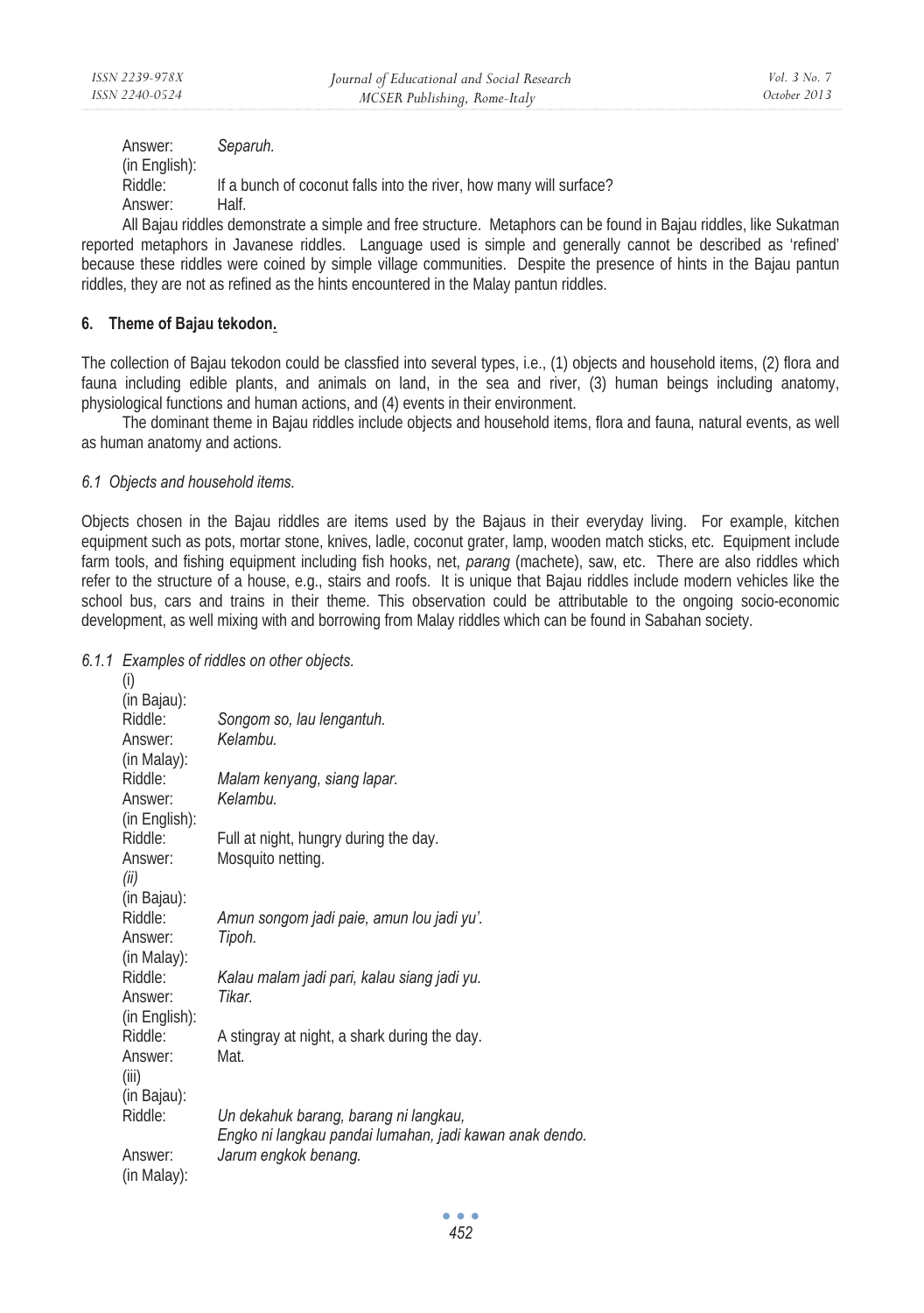| Ada satu benda, bendanya panjang,                                  |
|--------------------------------------------------------------------|
| Ekornya panjang pandai berjalan, menjadi teman si anak dara.       |
| Jarum dengan benang.                                               |
|                                                                    |
| There is one thing, it is long,                                    |
| Its tail is long and likes to wander, a good friend of the maiden. |
| Needle with thread.                                                |
|                                                                    |
|                                                                    |
| Teniup bulikni, poyo motoni.                                       |
| Pudan.                                                             |
|                                                                    |
| Ditiup pantatnya, besar matanya.                                   |
| Rokok.                                                             |
| (Note: In Malay spoken in Sabah, pantat refers to the buttocks.)   |
|                                                                    |
| Blow its ass, its eyes widen.                                      |
| Cigarette.                                                         |
|                                                                    |
|                                                                    |
| Pasok mengiring, peluak pan mengiring.                             |
| Butang badu.                                                       |
|                                                                    |
| Masuk mengiring, keluar pun mengiring.                             |
| Butang baju.                                                       |
|                                                                    |
| Enter sideways, exit sideways too.                                 |
| Shirt button.                                                      |
|                                                                    |

*6.1.2 Examples of riddles on household and kitchen appliances.* 

| (i)<br>(in Bajau): |                                                     |
|--------------------|-----------------------------------------------------|
| Riddle:            | Niyak mangan amun niyak buas putek.                 |
| Answer:            | Kukur.                                              |
| $(in$ Malay $):$   |                                                     |
| Riddle:            | Tak makan kalau bukan beras putih.                  |
| Answer:            | Kukuran.                                            |
| (in English):      |                                                     |
| Riddle:            | Won't eat anything but white rice.                  |
| Answer:            | Grater.                                             |
| (ii)               |                                                     |
| (in Bajau):        |                                                     |
| Riddle:            | Tis buek selang, matai si dayang-dayang.            |
| Answer:            | Suuk pom.                                           |
| (in Malay):        |                                                     |
| Riddle:            | Surut air laut, mati si dayang-dayang.              |
| Answer:            | Lampu pam minyak tanah.                             |
| (in English):      |                                                     |
| Riddle:            | When the sea recedes, the maidens die.              |
| Answer:            | Pressurised kerosene lamp (British: parrafin lamp). |

*6.1.3 Examples of riddles on work tools.*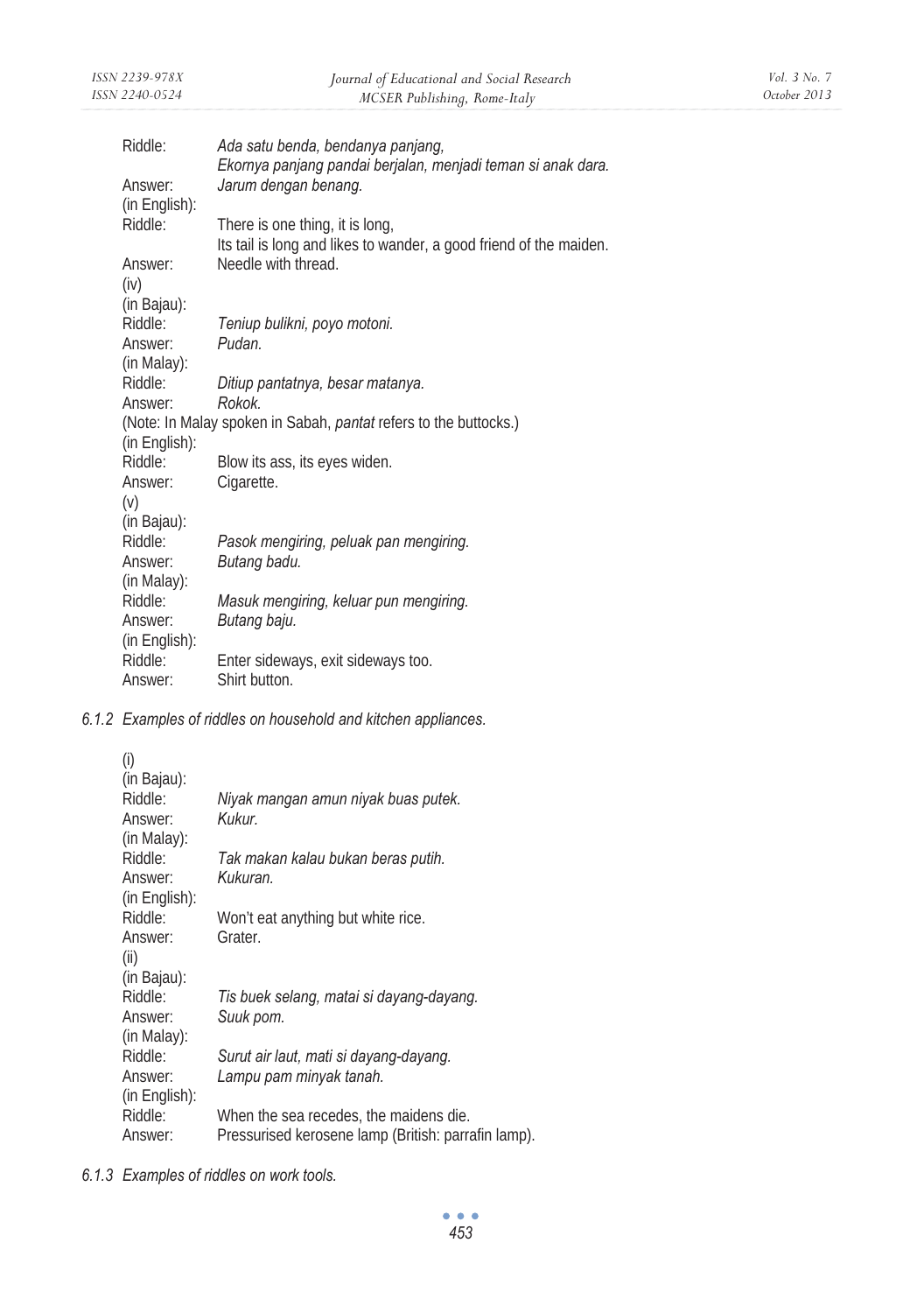These riddles refer to objects used for everyday work like farming, fishing, etc.

| (i)           |                                                               |
|---------------|---------------------------------------------------------------|
| (in Bajau):   |                                                               |
| Riddle:       | Amun penakan suk,<br>amun penebenen jadi lemok.               |
| Answer:       | Guk / badi'.                                                  |
| (in Malay):   |                                                               |
| Riddle:       | Kalau diberi makan jadi kurus,<br>kalau dibiarkan jadi gemuk. |
| Answer:       | Parang.                                                       |
| (in English): |                                                               |
| Riddle:       | If fed it is thin,                                            |
|               | if ignored it is fat.                                         |
| Answer:       | Machete.                                                      |
| (ii)          |                                                               |
| (in Bajau):   |                                                               |
| Riddle:       | Titi kayu jati,                                               |
|               | Boleh meli boleh bedagang.                                    |
| Answer:       | Timbangan                                                     |
| (in Malay):   |                                                               |
| Riddle:       | Titi kayu jati,                                               |
|               | Boleh dijual boleh membeli.                                   |
| Answer:       | Timbangan                                                     |
| (in English): |                                                               |
| Riddle:       | Bridge made of teak                                           |
|               | Can be sold, and can be bought                                |
| Answer:       | weighing scale                                                |
|               |                                                               |

| (i)<br>(in Bajau):<br>Riddle:<br>Answer:  | <b>Ban</b>     | Jomo too pelebos, jomo mura' menaik.        |
|-------------------------------------------|----------------|---------------------------------------------|
| (in Malay):<br>Riddle:<br>Answer:         | Atap           | Orang tua turun, orang muda naik.           |
| (in English):<br>Riddle:<br>Answer:       | Roof           | the elders come down, the younger one go up |
| (ii)<br>(in Bajau):<br>Riddle:<br>Answer: | Odon           | anakni ternidak-tindak, yangni niurut-urut. |
| (in Malay):<br>Riddle:<br>Answer:         | Tangga         | Anaknya dipijak-pijak, ibunya diurut-urut.  |
| (in English):<br>Riddle:<br>Answer:       | Steps (stairs) | step upon the child, massage the mother     |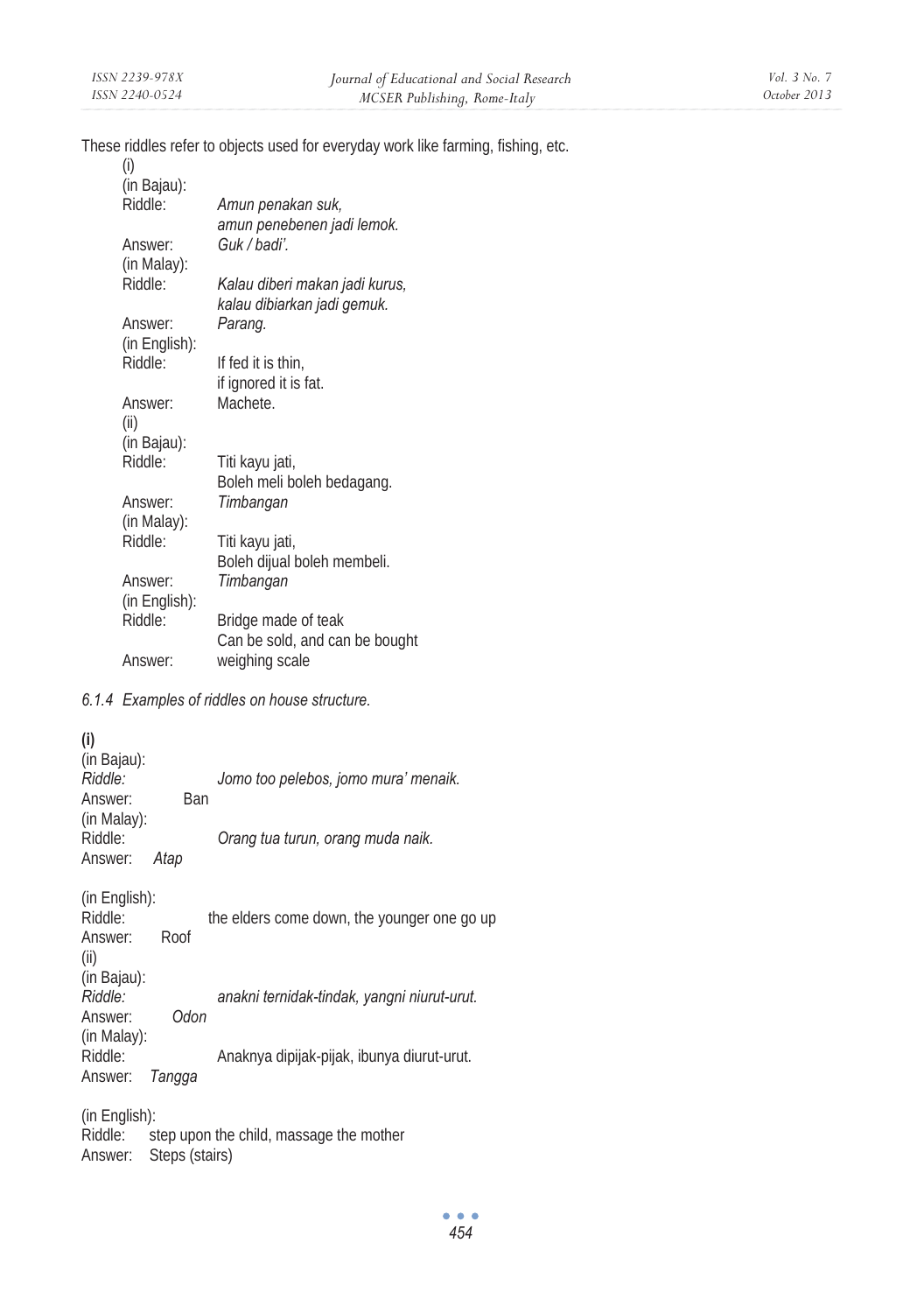*6.1.5 Examples of riddles on vehicles.* 

| (i)<br>(in Bajau):<br>Riddle:<br>Answer:<br>(in Malay): | Anak nangis, eyang ngarait, emak mudan.<br>Keretapi.                                                        |
|---------------------------------------------------------|-------------------------------------------------------------------------------------------------------------|
| Riddle:<br>Answer:<br>(in English):                     | Anak menangis, emak menjahit, bapa hisap rokok.<br>Keretapi.                                                |
| Riddle:<br>Answer:<br>(ii)                              | Child crying, mother sewing, father smoking.<br>Train.                                                      |
| (in Bajau):<br>Riddle:                                  | Amun tenutup eyo buli lumahan,<br>amun binuka eyo nia buli lumahan.                                         |
| Answer:<br>(in Malay):                                  | Keretapi.                                                                                                   |
| Riddle:<br>Answer:                                      | Bila tutup dia boleh jalan (lintas),<br>bila buka dia tak boleh jalan (lintas).<br>Keretapi.                |
| (in English):<br>Riddle:                                | When it is closed, he can cross,                                                                            |
| Answer:                                                 | when it is opened, he cannot cross.<br>Train.<br>(Note: Most train crossings in Sabah are level crossings). |
| (iii)<br>(in Bajau):                                    |                                                                                                             |
| Riddle:<br>Answer:                                      | Eko-eko kerita, kereta eyen nyak pnanggil kereta?<br>Teksi.                                                 |
| (in Malay):<br>Riddle:<br>Answer:                       | Sebanyak-banyak kereta, kereta apa yang tidak dipanggil kereta?<br>Teksi.                                   |
| (in English):<br>Riddle:<br>Answer:                     | Of all cars, which car is not called a car?<br>Taxi.                                                        |
| (iv)<br>(in Bajau):<br>Riddle:<br>Answer:<br>(in Malay) | Entan ku tangan no, main ku betis noh.<br>Baskal                                                            |
| Riddle:<br>Answer:                                      | Kupegangn tanganmu, kumain kakimu<br>Basikal                                                                |
| (in English)<br>Riddle:<br>Answer:                      | I hold your handsm I play with your feet<br>bicycle                                                         |
|                                                         |                                                                                                             |

*6.1.6 Flora and fauna theme* 

| (i)         |                        |
|-------------|------------------------|
| (in Bajau): |                        |
| Riddle:     | Titik agung diom tana' |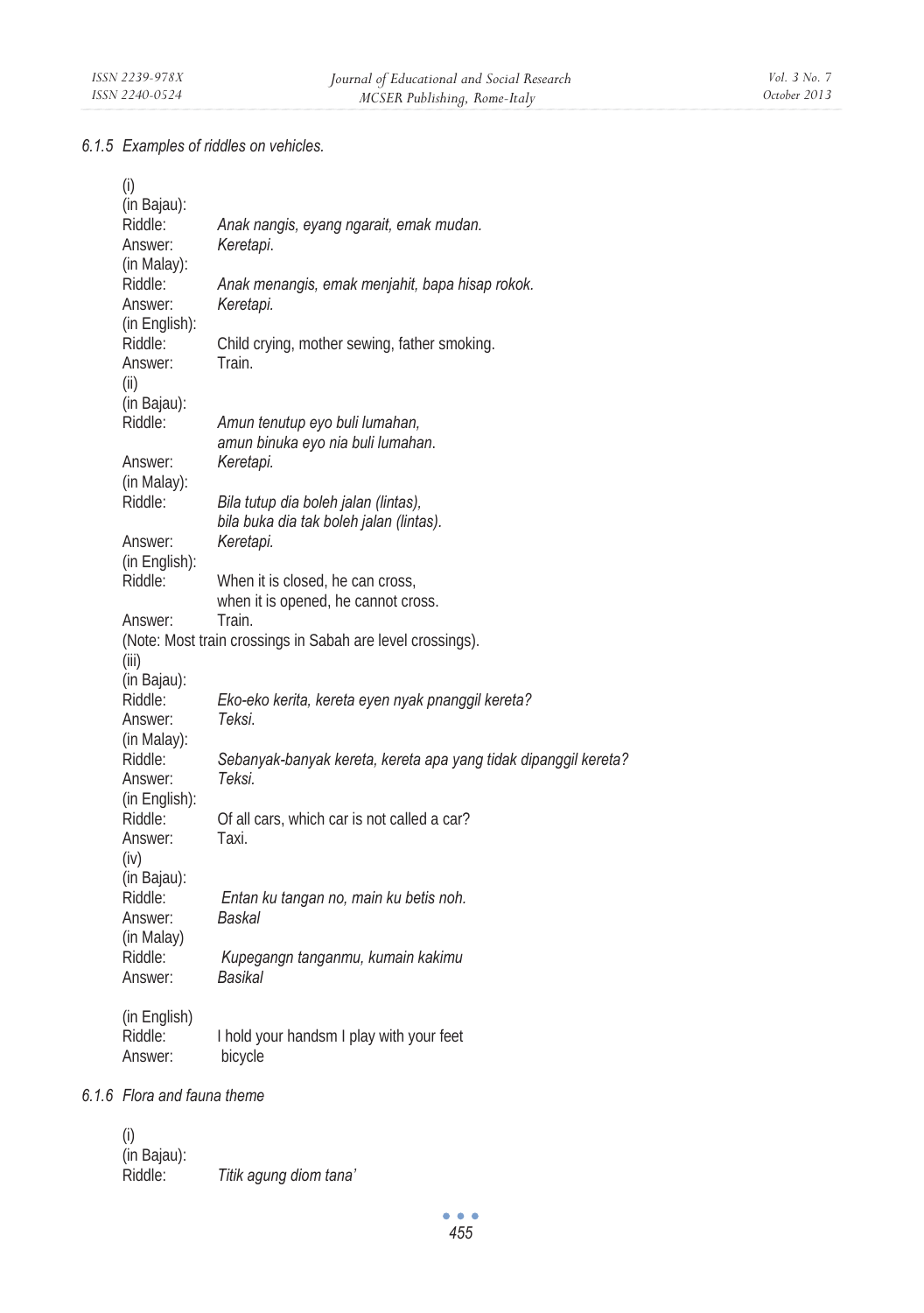| Answer:<br>(in Malay):              | Kadi.                                                                                    |
|-------------------------------------|------------------------------------------------------------------------------------------|
| Riddle:<br>Answer:<br>(in English): | Hujung gong dalam tanah.<br>Keladi.                                                      |
| Riddle:<br>Answer:                  | The ends of gongs in the ground.<br>Yam.                                                 |
| (ii)                                | (Note: A gong is a musical percussion instrument, which is a round and flat metal disc.) |
| (in Bajau):<br>Riddle:              | Ponni retak ta bunda'                                                                    |
|                                     | dunni bejari-jari,<br>bua' ni oyo betaik tikus.                                          |
| Answer:<br>(in Malay):              | Kepayas.                                                                                 |
| Riddle:                             | Pokoknya retak ke depan.<br>daunnya berjari-jari,                                        |
| Answer:<br>(in English):            | buahnya besar bertahi tikus.<br>Betik.                                                   |
| Riddle:                             | The tree is cracked down its front,                                                      |
|                                     | its leaves have fingers,<br>its fruits are large with mice droppings.                    |
| Answer:                             | Papaya.                                                                                  |
| (iii)                               |                                                                                          |
| (in Bajau):<br>Riddle:              | Dikit doko' sumpit, oyo doko perisai.                                                    |
| Answer:                             | Dun saging.                                                                              |
| (in Malay):                         |                                                                                          |
| Riddle:<br>Answer:                  | Kecil macam sumpit, besar macam perisai.<br>Daun pisang.                                 |
| (in English):                       |                                                                                          |
| Riddle:<br>Answer:                  | When small it looks like a blowpipe, when big it looks like a shield.<br>Banana leaves.  |
| (iv)                                |                                                                                          |
| (in Bajau):<br>Riddle:              | Seeko-eko kapal, kapal yan lemiyang diak rumak?                                          |
| Answer:<br>(in Malay):              | Mamanuk beriyu.                                                                          |
| Riddle:<br>Answer:                  | Sebanyak-banyak kapal, kapal apa terbang di bawah rumah?<br>Burung layang-layang.        |
| (in English):<br>Riddle:<br>Answer: | Of all ships, which one flies under the house?<br>Swallow (bird).                        |
| (iv)<br>(in Bajau):                 |                                                                                          |
| Riddle:                             | Bai ku mangan ketupat,                                                                   |
|                                     | hai temban sedeh telaga,                                                                 |
|                                     | seiko- iko daeing tenat,<br>daeing heen kah nia pan lak.                                 |
| Answer:<br>(in Malay):              | Udang.                                                                                   |
| Riddle:                             | Sudah makan sebiji ketupat,                                                              |

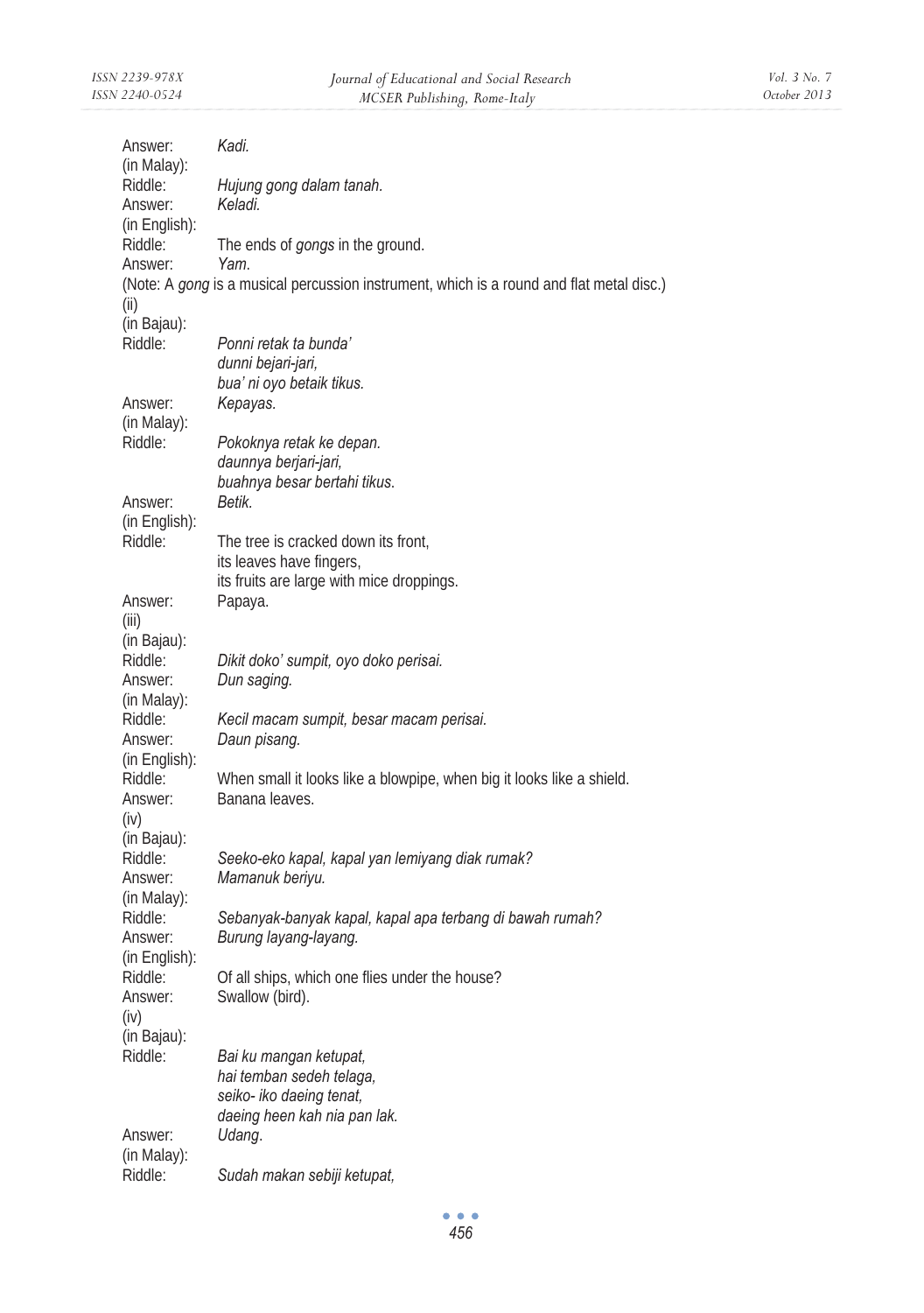| Answer:<br>(in English):                         | tertinggal tepi telaga.<br>sebanyak-banyak disebut ikan,<br>ikan apakah yang tiada darah?<br>Udang.       |
|--------------------------------------------------|-----------------------------------------------------------------------------------------------------------|
| Riddle:                                          | Have eaten one rice dumpling,<br>left on the side of the well.<br>of all fish.<br>which one is bloodless? |
| Answer:<br>(v)                                   | Prawn.                                                                                                    |
| (in Bajau):<br>Riddle:<br>Answer:<br>(in Malay): | Papan ta' dia', ungut enjata'<br>Kuro-kuro.                                                               |
| Riddle:<br>Answer:<br>(in English):              | Papan di bawah, tempurung di atas.<br>Kura-kura.                                                          |
| Riddle:<br>Answer:                               | Board underneath, shell above.<br>Tortoise.                                                               |
|                                                  |                                                                                                           |

#### *6.2 Human anatomy and behaviour theme.*

Riddles with a human theme includes anatomy, physiological function and human actions. The actions become the subject in building tekodon. Human actions like carrying a corpse, smoking cigarettes, brushing teeth, defecating, and sleeping are made into riddles. The anatomy used in Bajau tekodon include teeth, sole, and umbilical cord.

*6.2.1 Examples of tekodon using the human anatomy are given below.* 

| (i)<br>(in Bajau):                     |                                                                  |
|----------------------------------------|------------------------------------------------------------------|
| Riddle:<br>Answer:                     | Eyan barang amun meya' tak bukud tei?<br>Tapak betis.            |
| $(in$ Malay $):$<br>Riddle:<br>Answer: | Barang apakah yang selalu di belakang kita?<br>Tapak kaki.       |
| (in English):<br>Riddle:<br>Answer:    | What is it that is always behind us?<br>Foot prints.             |
| (ii)<br>(in Bajau):                    |                                                                  |
| Riddle:<br>Answer:<br>$(in$ Malay $):$ | lko-iko tali, tali yan mesti niopo'?<br>Tali ponsot.             |
| Riddle:<br>Answer:                     | Banyak-banyak tali, tali apa yang mesti dipotong?<br>Tali pusat. |
| (in English):<br>Riddle:<br>Answer:    | Of all cords, which cord must be cut?<br>Umbilical cord.         |

#### *6.2.2 Human actions.*

Riddles involving human actions seek for answers which are work done by people in their everyday lives. The answers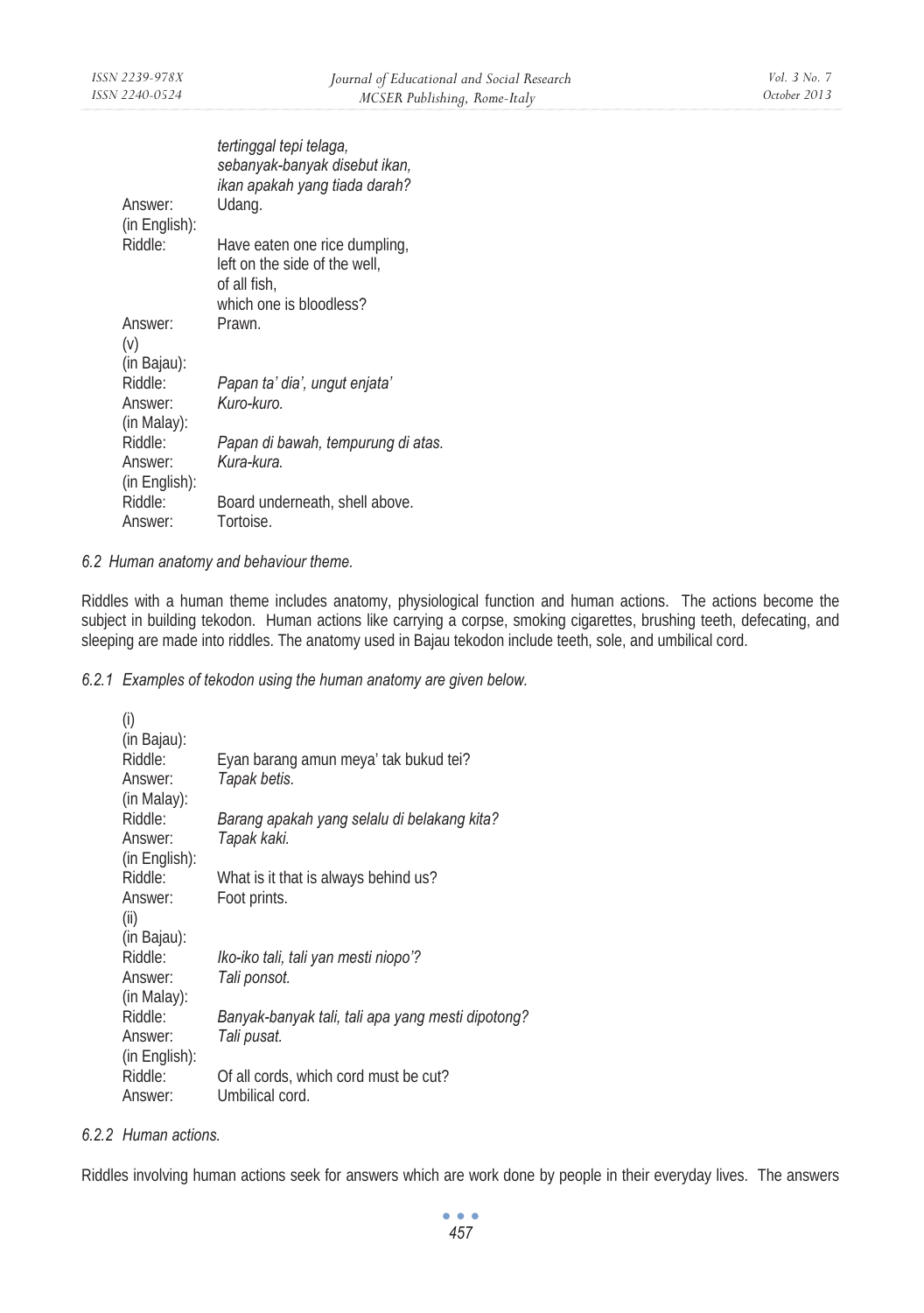$\binom{n}{i}$ 

include the work of carrying a corpse to the burial ground.

| Guyak enjatah, uran media'?        |
|------------------------------------|
| Jomo ngayak tepung.                |
|                                    |
| Ombak di atas, hujan di bawah?     |
| Orang mengayak tepung.             |
|                                    |
| Waves above, rain below?           |
| People sieving flour.              |
|                                    |
|                                    |
| Deriber empat, penumpang endangan. |
| Ngakat jomo matai.                 |
|                                    |
| Pemandu empat, penumpang satu.     |
| Mengangkat orang mati.             |
|                                    |
| Four drivers, one passenger.       |
| People carrying corpse.            |
|                                    |

On the whole, the theme of riddles are rooted in the surroundings of the community, which includes flora and fauna, objects, as well as human actions and behaviour.

#### **7. Conclusion.**

The Bajaus have rich oral traditions, which include the *isun-isun*, *kalang sama,* oral tales and *tekodon* (riddles). Studies on tekodon have never been conducted. Despite problems like shortage of materials to be collected and plausible diffusion and borrowings from Malay and Iranun riddles, this is an effort to preserve tekodon before they become extinct. From this present study, Bajau riddles show similarities to studies done by Sukatman on Javanese riddles' structural construct. However pornographic riddles have not been found in the Bajau tekodon unlike their presence in Javanese, Iranun and Dusun riddles.

#### **References**

Gusni Saat. 2003. Komuniti Samah-Bajau di Bandar. Bangi: Penerbit Universiti Kebangsaan.

- Gusni Saat. 2008. Suku Etnik Bajau: Urbanisasi, Perubahan dan Pembangunan. Kuala Lumpur: Dewan Bahasa dan Pustaka.
- Gusni Saat. 2010. Urbanisasi dan Stratifikasi Sosial di Kalangan Sama-Bajau di Sabah, Malaysia. UNIMAS.
- Gusni Saat. 2010. Sama Bajau dalam Kanca Urbanisasi: Pengalaman di Teluk Bone, Sulawesi Selatan. Kota Samarahan: Penerbit UNIMAS.
- Halina Sendera Mohd. Yakin & Saidatul Nornis Haji Mahali. 2008. 'Duang': The Semiotic Interpretation and Perception of the Bajau-Sama Tradition. Jurnal Sari. ATMA: Universiti Kebangsaan Malaysia.
- Lokman Abdul Samad 'Sundait; Pengucapan Istimewa Masyarakat Kadazandusun' in Mohd Sarim Hj. Mustajab. 2004. Warisan Budaya Sabah. Etnisiti dan Masyarakat. Kota Kinabalu: UMS.
- Saidatul Nornis Haji Mahali. 1999. Bahasa dan Alam Pemikiran Masyarakat Bajau. Kota Kinabalu: Penerbit Universiti Malaysia Sabah. Saidatul Nornis Haji Mahali. 2012. Bajau Sabah. Kuala Lumpur: Institut Terjemahan dan Buku Negara.
- Sukatman. 2009. Butir-butir Tradisi Lisan Indonesia: Pengantar Teori dan Pembelajarannya. Yogyakarta: Laksbang Pressindo.
- Yap Beng Liang. 1990. Perubahan Sosial dalam Masyarakat Bajau Kota Belud, Sabah. Unpublished PhD thesis, Universiti Malaya, Kuala Lumpur.

#### **Respondents**

Seling Bin Simbul. 74 years. Kampung Lingkodon, Kota Belud, Sabah. Puan Kunah Binti Dari. 40 years. Kampung Nongkolud. Jamlan Sorek. 49 years. Kampung Nongkolud.

> $\bullet$   $\bullet$   $\bullet$ *458*